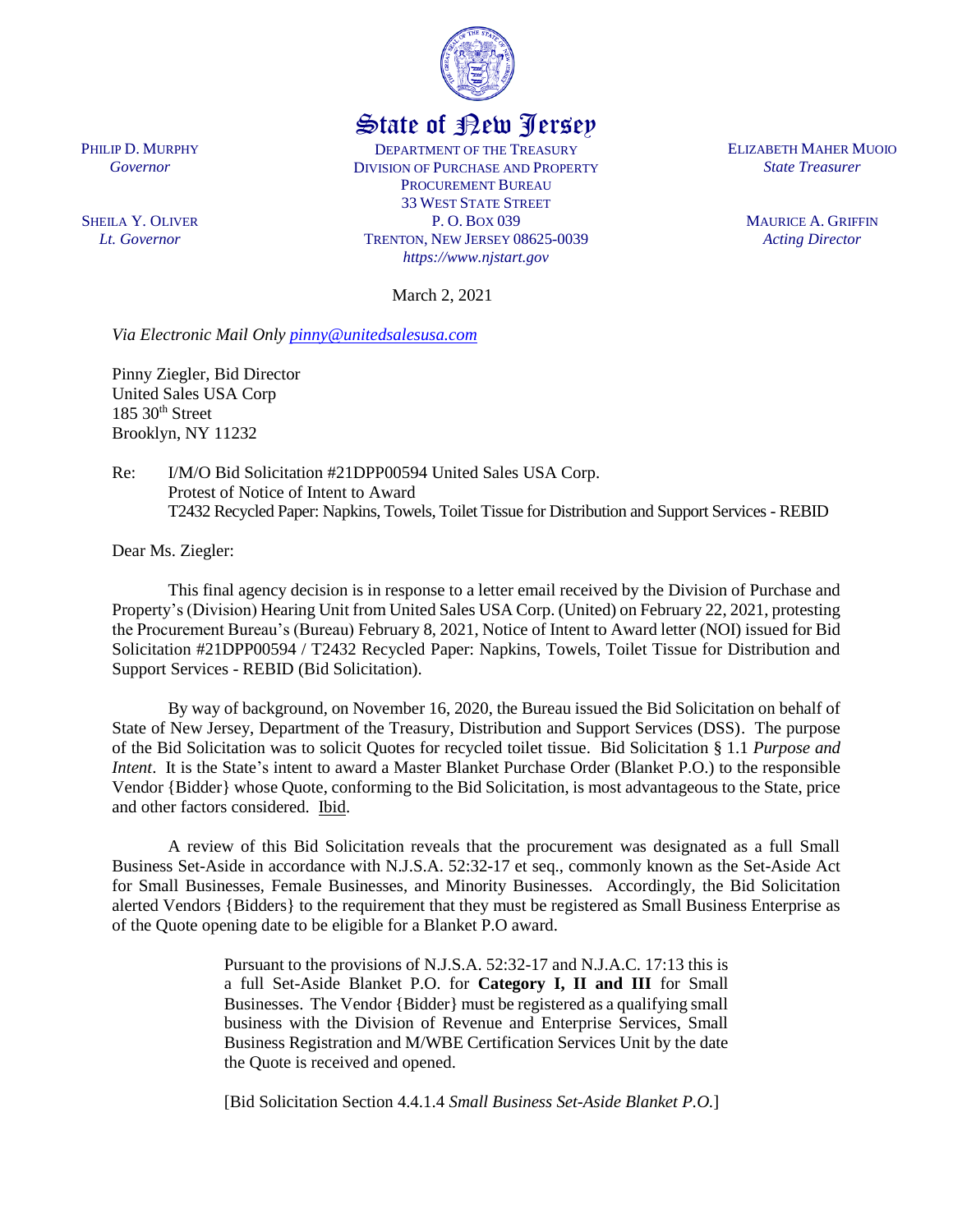On December 22, 2020, the Division's Proposal Review Unit opened sixteen (16) Quotes submitted by the submission deadline of 2:00 p.m. eastern time. After conducting a preliminary review of the Quotes submitted, those Quotes which conformed to the mandatory requirements for Quote submission were forwarded to the Bureau for review and evaluation consistent with the requirements of Bid Solicitation Section 6.7.1. After completing its review and evaluation of the Quotes, on February 5, 2021, the Bureau completed its Recommendation Report which recommended that a Blanket P.O. be awarded to B&E Supply as the Vendor {Bidder} who's Quote was most advantageous to the State, price and other factors considered. That Recommendation Report additionally states that the Bureau found that the Quote submitted by United was non-responsive to the mandatory requirements of the Bid Solicitation because United was not registered as a Small Business Enterprise (SBE) as of the Quote opening date and therefore, it was not eligible for a Blanket P.O award. On February 8, 2021, the Bureau issued the NOI advising all Vendors {Bidders} that it was the State's intent to award a Blanket P.O. to B&E Supply.

On February 22, 2021, United submitted a protest challenging the Bureau's determination that it was not eligible for a Blanket P.O. award because it was not registered as a Small Business Enterprise (SBE). Specifically, United states:

> I am writing a letter of protest regarding the results of the bid. United Sales USA Corp, came in the lowest from all the vendors, and we are a certified small business enterprise, if you could please explain why we did not get the awarded.

In consideration of United's protest, I have reviewed the record of this procurement, including the Bid Solicitation, United's Quote and protest, the relevant statutes, regulations, and case law. This review of the record has provided me with the information necessary to determine the facts of this matter and to render an informed final agency decision on the merits of the protest.

As noted above, this Bid Solicitation was designated as a full Small Business Set-Aside in accordance with N.J.S.A. 52:32-17 et seq. The governing law states in part:

> When a contract or portion thereof has been designated as a set-aside, invitations for bids shall be confined to businesses designated by the department [Division of Revenue and Enterprise Services (DORES)] as appropriate for the set-aside and bids from other bidders shall be rejected. The purchase, contract or expenditure of funds shall be awarded among the businesses, considering formality with specifications and terms, in accordance with the statutes and rules governing purchases by the contracting agency.

[N.J.S.A. 52:32-25.]

Further, N.J.S.A. 52:32-24 requires that DORES "establish a procedure for annually reviewing the lists and determining whether the businesses on the lists shall continue to be designated as small businesses, minority businesses and female businesses." N.J.S.A. 52:32-24(c). Accordingly, N.J.A.C. 17:13-3.1(e) provides that designated small businesses, minority businesses and female businesses, shall submit, prior to the anniversary of the registration notice, a verification statement attesting that there has been no change in ownership, revenue eligibility, or control of the business. N.J.A.C. 17-3.1(e). This verification statement is also referred to as the Annual Verification Form. If the Annual Verification Form is not submitted by the anniversary date of the registration notice, the registration will lapse and the business designation will be deemed revoked. N.J.A.C. 17-3.1(e)(1). Notably, the Annual Verification Form advises companies that the form must be submitted in order to maintain an active status.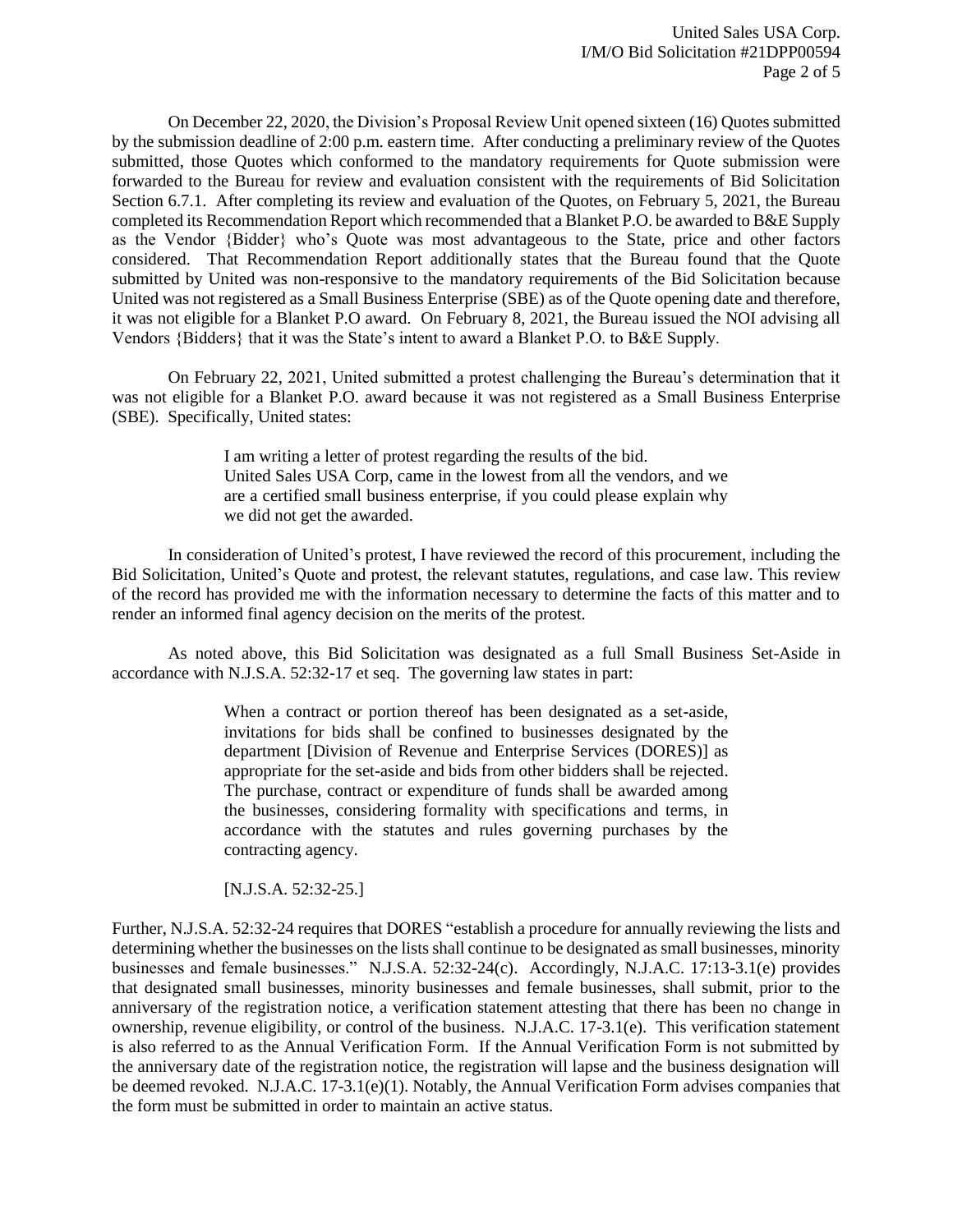Consistent with the requirements of the governing statutes, regulations and the Bid Solicitation, bidding here was limited to those entities certified as Small Business Enterprise by the DORES by the Quote opening date.

A review of the United's submitted Quote reveals that United was approved as an SBE on July 8, 2018. A copy of the certification is shown below. While the certification notes an expiration date of July 6, 2021, it also alerts United to the requirement that it must complete the annual verification in order to maintain the SBE certification status.



On May 7, 2019, DORES sent an email to United, reminding United to complete the annual verification form and submit the form by July 9, 2019. See screenshot below.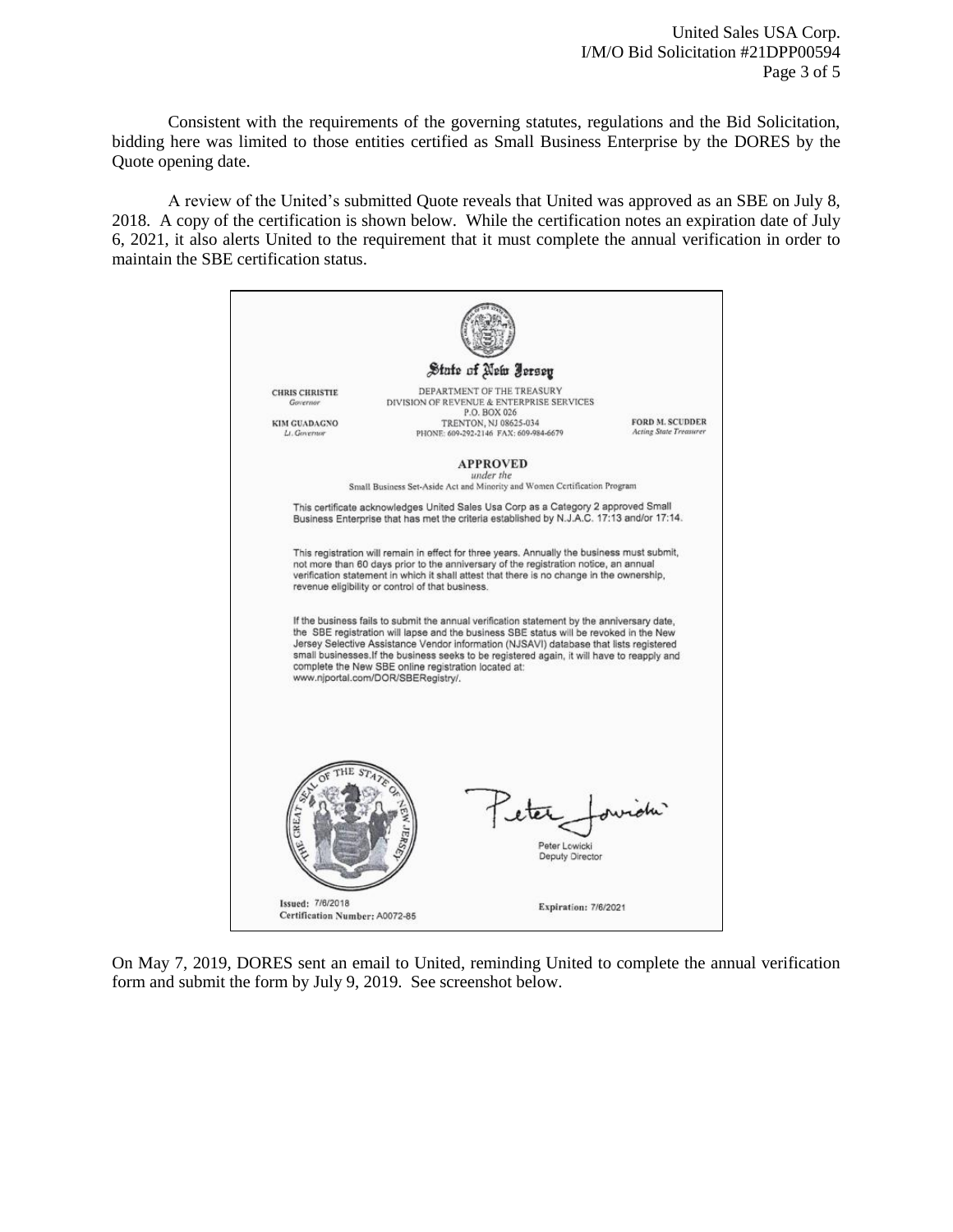| From:<br>Tot<br>Subject:<br>Date:                                                                                                                                                                                                                                                                                                                                | <b>Treas-Notices, SMWBE</b><br><b>Treas-Notices, SMWBE</b><br>Registration - Verification -- Ending Year -- 1 Application Id: 1064925 EMA=> info@unitedsalesusa.com<br>Tuesday, May 7, 2019 12:20:07 AM |
|------------------------------------------------------------------------------------------------------------------------------------------------------------------------------------------------------------------------------------------------------------------------------------------------------------------------------------------------------------------|---------------------------------------------------------------------------------------------------------------------------------------------------------------------------------------------------------|
| 05/07/2019                                                                                                                                                                                                                                                                                                                                                       |                                                                                                                                                                                                         |
|                                                                                                                                                                                                                                                                                                                                                                  | Dear Registered Small Business Owner:                                                                                                                                                                   |
| We hope you have had a successful year. This notice is a reminder that your SBE Annual Verification Form is due<br>on 07/06/2019                                                                                                                                                                                                                                 |                                                                                                                                                                                                         |
| Please complete the new online SBE Annual Verification Form, which is available at:                                                                                                                                                                                                                                                                              |                                                                                                                                                                                                         |
| www.njportal.com/DOR/SBERegistry/                                                                                                                                                                                                                                                                                                                                |                                                                                                                                                                                                         |
| This form should be completed and submitted online to us not more than 60 days prior to the anniversary date of<br>issue. There is no fee required to accompany this completed form.                                                                                                                                                                             |                                                                                                                                                                                                         |
| If you fail to submit the annual verification form by 07/06/2019, your SBE registration will be revoked. The<br>business will be removed from the database of state registered small businesses. After revocation, it will be<br>necessary for your firm to reapply and pay the non-refundable \$100 application fee to obtain approved small<br>business status |                                                                                                                                                                                                         |
| Sincerely,                                                                                                                                                                                                                                                                                                                                                       |                                                                                                                                                                                                         |
| Small Business Registration and M/WBE/VOB/DVOB Certification Services Unit<br>New Jersey Department of the Treasury<br>Division of Revenue and Enterprise Services<br>(609)292-2146                                                                                                                                                                              |                                                                                                                                                                                                         |
| IMPORTANT NOTE: Please do not respond to this email. Responding to this email will result in a non-response<br>status.                                                                                                                                                                                                                                           |                                                                                                                                                                                                         |

It appears that United did not complete the annual verification form; and therefore, on October 4, 2019, prior to the Quote opening date, United's SBE certification was revoked. United's *NJSTART* Vendor Profile further reveals that the certification was revoked on October 4, 2019.



Unfortunately, due to the revocation, at the time of Quote opening, United was not certified as a SBE; and therefore, was not eligible for this Small Business Set-Aside Blanket P.O award. Accordingly, the Bureau properly determined that United was ineligible for the contract award.

The Division encourages competition and appreciates the time and effort put forth by United in preparing and submitting a Quote, and while I am sure this was an oversight on the part of United, the Division does not have the power to waive the statutory requirements for eligibility to bid on a Small Business Set Aside contract. In light of the findings set forth above, I have no choice but to uphold the Bureau's determination to award Master Blanket P.O. in the accordance with the February 8, 2020 NOI.

Thank you for your company's continuing interest in doing business with the State of New Jersey and for registering your business with *NJSTART* at [www.njstart.gov.](http://www.njstart.gov/) I encourage United to log into *NJSTART* to select any and all commodity codes for procurements it may be interested in submitting a